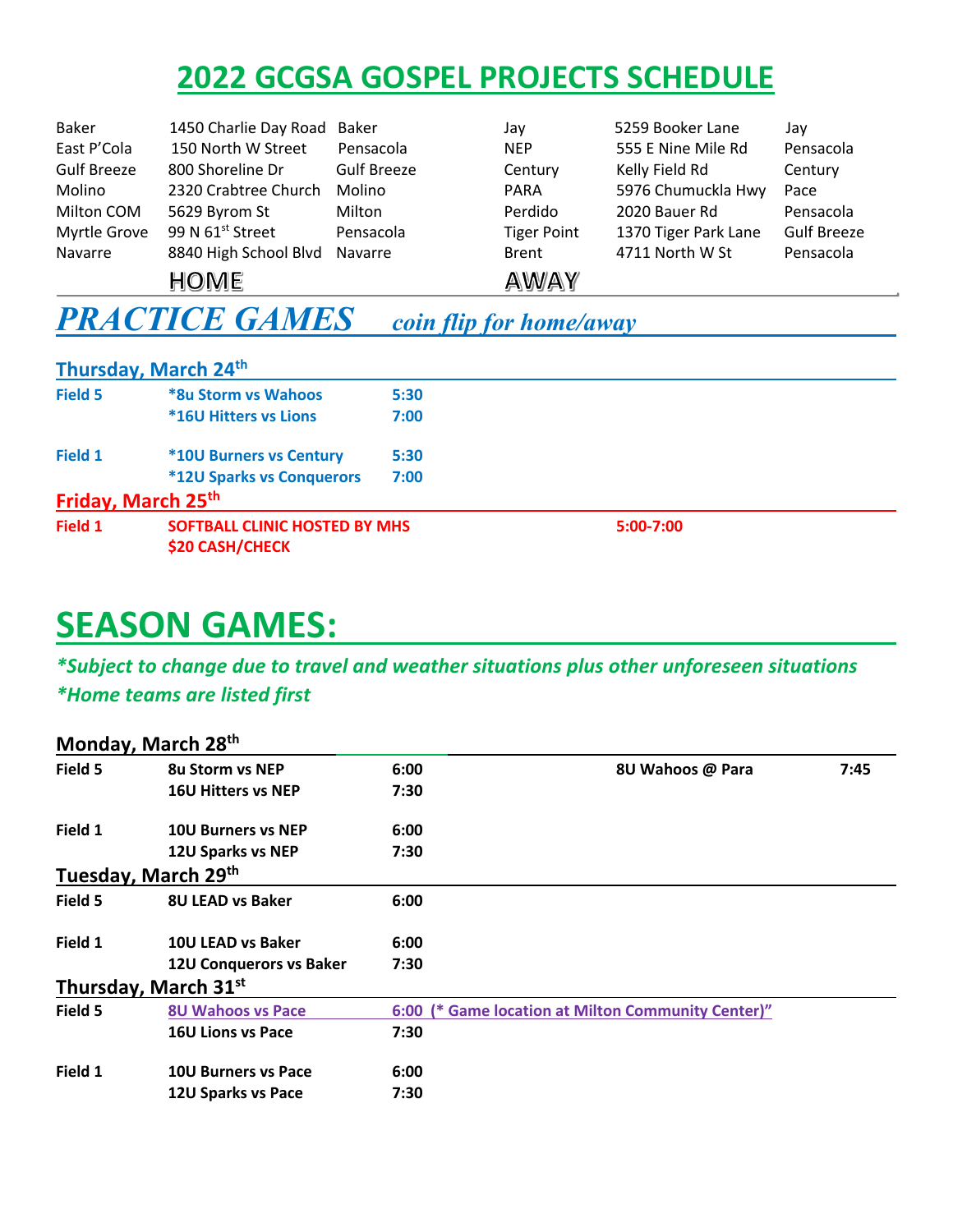|                                               | HOME                                                              |              | AWAY                                                                                                                                                             |                                                           |                                     |
|-----------------------------------------------|-------------------------------------------------------------------|--------------|------------------------------------------------------------------------------------------------------------------------------------------------------------------|-----------------------------------------------------------|-------------------------------------|
| Monday, April 4th                             |                                                                   |              |                                                                                                                                                                  |                                                           |                                     |
| Field 5                                       | 8U LEAD vs Jay<br>16U Hitters vs WFB Conquerors 7:30              | 6:00         |                                                                                                                                                                  |                                                           |                                     |
| Field 1                                       | 10U LEAD vs Jay<br>12U Conquerors vs Jay                          | 6:00<br>7:30 |                                                                                                                                                                  |                                                           |                                     |
| Thursday, April 7th                           |                                                                   |              |                                                                                                                                                                  |                                                           |                                     |
|                                               |                                                                   |              | 8u Wahoos @ Perdido<br>10U Burners @ Perdido<br>12U Conquerors @ Perdido<br>16U Lions @ Molino<br>8U Storm @ Baker<br>12U Sparks @ Baker<br>**10U LEAD @ Century | 6:00<br>6:00<br>7:30<br>7:30<br>6:00<br>7:30<br>Pending** | $F-6$                               |
| Monday, April 11 <sup>th</sup>                |                                                                   |              |                                                                                                                                                                  |                                                           |                                     |
| Field 5                                       | "8U LEAD vs Perdido<br><b>16U Lions vs WFB Conquerors</b>         | 6:00<br>7:30 | (* Game location at Milton Community Center)"<br><b>8U Wahoos @ Para</b><br>12U Sparks @ Para                                                                    | 6:00/7:30<br>6:00                                         |                                     |
| Field 1                                       | 10U LEAD vs Perdido<br>12U Conquerors vs Perdido                  | 6:00<br>7:30 | 16U Hitters @ Para                                                                                                                                               | 6:00                                                      |                                     |
| Tuesday, April 12th                           |                                                                   |              |                                                                                                                                                                  |                                                           |                                     |
| Field 5                                       | "8U Storm vs Pace<br><b>16U Hitters vs Pace</b>                   | 6:00<br>7:30 | (*Game location is at Milton Community Center)"                                                                                                                  |                                                           |                                     |
| Field 1                                       | <b>10U Burners vs Pace</b><br>12U Sparks vs Pace                  | 6:00<br>7:30 |                                                                                                                                                                  |                                                           |                                     |
| Thursday, April 14th                          |                                                                   |              |                                                                                                                                                                  |                                                           |                                     |
| <b>Field 5</b>                                | <b>*8U Wahoos vs Storm</b>                                        | 5:30         | 8U LEAD @ Pace<br>10U LEAD @ vs Pace<br>12U Sparks @ Pace<br>16U Hitters @ Pace                                                                                  | 6:00<br>6:00<br>7:30<br>7:30                              | $F-11$<br>$F-10$<br>$F-12$<br>$F-9$ |
| Monday, April 18th                            |                                                                   |              |                                                                                                                                                                  |                                                           |                                     |
| <b>Field 5</b>                                | <b>*8U LEAD vs Wahoos</b>                                         | 5:30         | 8u Storm @ Jay<br>12U Conquerors @ Jay<br>10U Burners @ Century                                                                                                  | 5:30<br>7:00<br>6:00                                      |                                     |
| Tuesday, April 19th                           |                                                                   |              |                                                                                                                                                                  |                                                           |                                     |
| <b>Field 5</b><br><b>Thursday, April 21st</b> | <b>*8U Storm vs LEAD</b><br><b>16U Hitters vs GP Eagles</b>       | 5:30<br>7:00 | 10u LEAD @ Baker<br>12U Sparks @ Baker                                                                                                                           | 6:00<br>7:30                                              |                                     |
| <b>Field 5</b>                                | *8u Storm vs Wahoos<br><b>*16U Hitters vs Lion</b>                | 5:30<br>7:00 |                                                                                                                                                                  |                                                           |                                     |
| <b>Field 1</b>                                | <b>10U Burners vs Century</b><br><b>*12U Sparks vs Conquerors</b> | 5:30<br>7:00 |                                                                                                                                                                  |                                                           |                                     |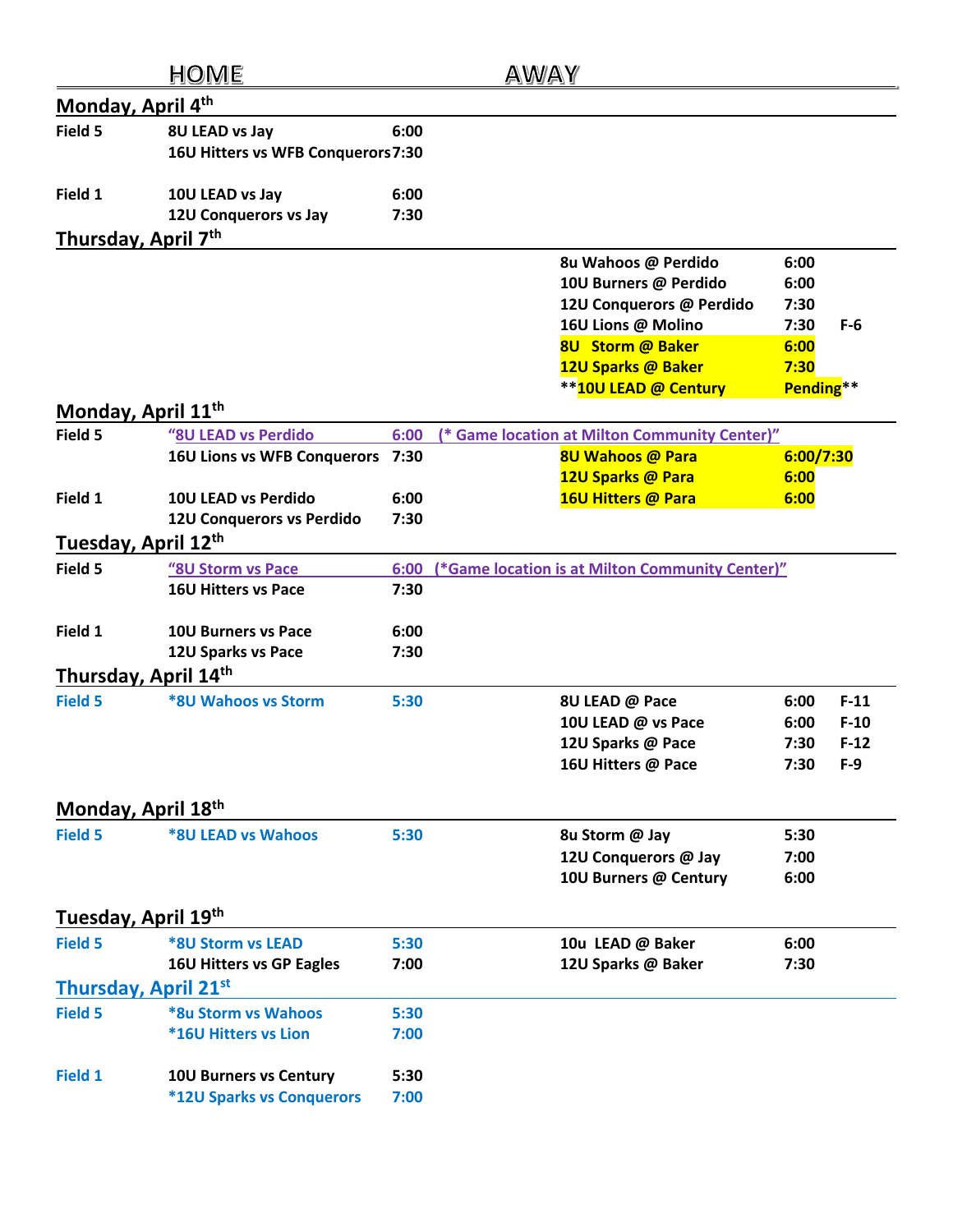|                     | HOME                             |      | AWAY                                           |
|---------------------|----------------------------------|------|------------------------------------------------|
| Monday, April 25th  |                                  |      |                                                |
| Field 5             | "8u Wahoos vs Navarre            | 6:00 | (*Game is located at Milton Community Center)" |
|                     | <b>16U Lions vs Navarre</b>      | 7:30 |                                                |
| Field 1             | <b>10U LEAD vs Navarre</b>       | 6:00 | <b>16U Hitters @ Brent Park</b><br>6:00        |
|                     | <b>12U Conquerors vs Navarre</b> | 7:30 |                                                |
| Tuesday, April 26th |                                  |      |                                                |
| Field 5             | <b>8U Storm vs Baker</b>         | 6:00 |                                                |
|                     | <b>16U Lions vs GP Eagles</b>    | 7:30 |                                                |
| Field 1             | <b>10U Burners vs Baker</b>      | 6:00 |                                                |
|                     | 12U Sparks vs Baker              | 7:30 |                                                |

## \*\*\* MID SEASON TOURNAMENT APRIL 28th-31st @ Para\*\*\*

\*All teams are encouraged to participate in this event for a great experience!! The entry fee is \$150 per team.

(\$ may be raised, collected, donated, sponsored, etc)

| Monday, May 2 <sup>nd</sup> |                               |      |                                   |      |         |
|-----------------------------|-------------------------------|------|-----------------------------------|------|---------|
| Field 5                     | <b>16U Hitters vs Brent</b>   | 6:00 | 8U Wahoos @ Tiger Point           | 6:00 |         |
|                             |                               |      | 10U Burners @ vs Tiger Point      | 6:00 |         |
|                             |                               |      | 12U Conquerors @ Tiger Point 7:30 |      |         |
|                             |                               |      | 16U Lions @ Tiger Point           | 7:30 |         |
| Tuesday, May 3rd            |                               |      |                                   |      |         |
| Field 5                     | 8u LEAD vs Jay                | 6:00 |                                   |      |         |
|                             | <b>16U Hitters vs Molino</b>  | 7:30 |                                   |      |         |
| Field 1                     | 10U LEAD vs Jay               | 6:00 |                                   |      |         |
|                             | 12U Sparks vs Jay             | 7:30 |                                   |      |         |
|                             | Thursday, May 5th             |      |                                   |      |         |
| Field 5                     | <b>16U Lions vs Navarre</b>   | 6:00 | 8U LEAD @ NEP                     | 6:00 | $F-8$   |
|                             |                               |      | 10U LEAD @ vs NEP                 | 6:00 | $F-13$  |
|                             |                               |      | 12U Sparks @ NEP                  | 7:30 | $F-10$  |
|                             |                               |      | 16U Hitters @ NEP                 | 7:30 | $F - 7$ |
| Monday, May 9th             |                               |      |                                   |      |         |
| Field 5                     | <b>8u Wahoos vs NEP</b>       | 6:00 | 16U Lions s @ Brent Park          | 6:00 |         |
|                             | <b>16U Lions vs NEP</b>       | 7:30 |                                   |      |         |
| Field 1                     | <b>10U Burners vs NEP</b>     | 6:00 |                                   |      |         |
|                             | <b>12U Conquerors vs NEP</b>  | 7:30 |                                   |      |         |
|                             | Tuesday, May 10th             |      |                                   |      |         |
| Field 5                     | <b>8u LEAD vs East P'Cola</b> | 6:00 | 8U Storm @ Pace                   | 6:00 | $F-11$  |
|                             |                               |      | 10U Burners @ vs Pace             | 6:00 | $F-10$  |
|                             |                               |      | 12U Conquerors @ Pace             | 7:30 | $F-12$  |
|                             |                               |      | 16U Lions @ Pace                  | 7:30 | $F-9$   |